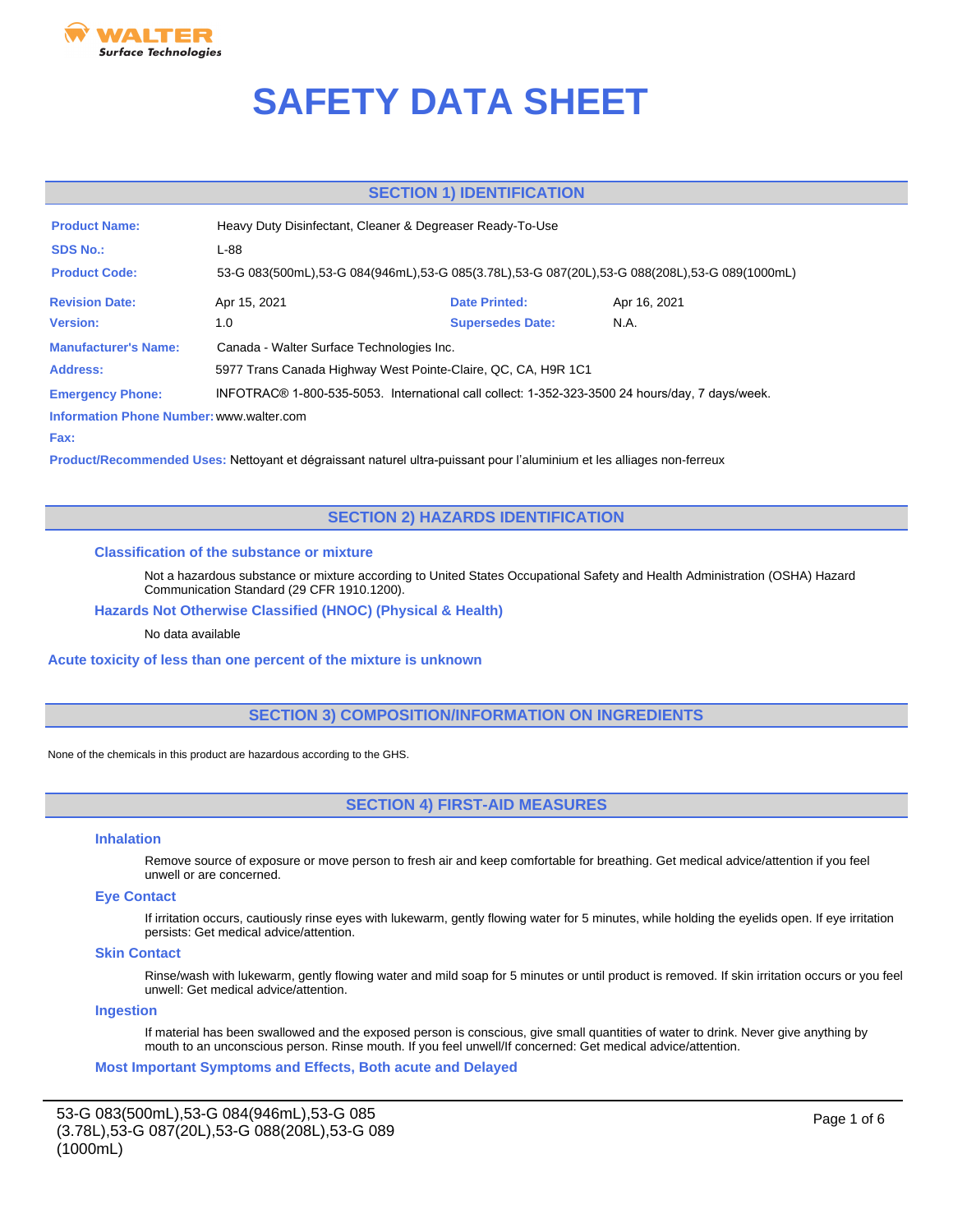#### OVER-EXPOSURE SIGNS/SYMPTOMS Eye Contact: Adverse symptoms may include pain or irritation, watering, redness. Skin Contact: Adverse symptoms may include pain or irritation, redness. Ingestion: Adverse symptoms may include stomach pains.

#### **Indication of Any Immediate Medical Attention and Special Treatment Needed**

Treat symptomatically. Contact poison treatment specialist immediately if large quantities have been ingested or inhaled. In case of inhalation of decomposition products in a fire, symptoms may be delayed. The exposed person may need to be kept under medical surveillance for 48 hours.

# **SECTION 5) FIRE-FIGHTING MEASURES**

#### **Suitable Extinguishing Media**

Small Fire : Dry chemical, foam, carbon dioxide, water-spray or alcohol-resistant foam. Large Fire: Dry chemical, CO2, alcohol resistant foam or water spray Carbon dioxide can displace oxygen. Use caution when applying carbon dioxide in confined spaces.

### **Unsuitable Extinguishing Media**

Do not use water jet.

#### **Specific Hazards in Case of Fire**

In case of fire, hazardous decomposition products may include carbon oxides. Dense smoke may be generated while burning.

#### **Fire-Fighting Procedures**

Stop spill/release if it can be done safely. Move undamaged containers from immediate hazard area if it can be done safely. Water spray is recommended to cool or protect exposed materials or structures. Caution should be exercised when using water or foam as frothing may occur, especially if sprayed into containers of hot, burning liquid. Simultaneous use of foam and water on the same surface is to be avoided as water destroys the foam. Water spray may be useful in minimizing or dispersing vapors and to protect personnel. Dispose of fire debris and contaminated extinguishing water in accordance with official regulations.

#### **Special Protective Actions**

Wear protective pressure self-contained breathing apparatus (SCBA) and full turnout gear.

# **SECTION 6) ACCIDENTAL RELEASE MEASURES**

#### **Emergency Procedure**

Isolate hazard area and keep unauthorized personnel away. Do not touch or walk through spilled material. Ventilate closed spaces before entering.

#### **Recommended Equipment**

See section 8 for specifics on protective personal equipment (PPE).

#### **Personal Precautions**

Avoid breathing vapor or mist. Do not touch damaged containers or spilled materials unless wearing appropriate protective clothing.

#### **Environmental Precautions**

Notify authorities if any exposure to the general public or the environment occurs or is likely to occur. Inform the relevant authorities if the product has caused environmental pollution (sewers, waterways, soil or air). Prevent spilled material from entering sewers, storm drains, other unauthorized drainage systems and natural waterways by using sand, earth, or other appropriate barriers.

#### **Methods and Materials for Containment and Cleaning Up**

Stop spill/release if it can be done safely. Move containers from spill area. Dilute with water and mop up if water-soluble. Dispose of contaminated materials according to federal, state and local regulations. Contain and collect spillage with non-combustible, absorbent material e.g. sand, earth, vermiculite or diatomaceous earth and place in container for disposal according to local regulations.

## **SECTION 7) HANDLING AND STORAGE**

#### **General**

Avoid breathing vapor or mist. Avoid contact with skin, eye or clothing. Eating, drinking and smoking in work areas is prohibited. Remove contaminated clothing and protective equipment before entering eating areas. Use good personal hygiene practices. Wash hands after use.

#### **Ventilation Requirements**

Report ventilation failures immediately. Use only with adequate ventilation to control air contaminants to their exposure limits.

#### **Storage Room Requirements**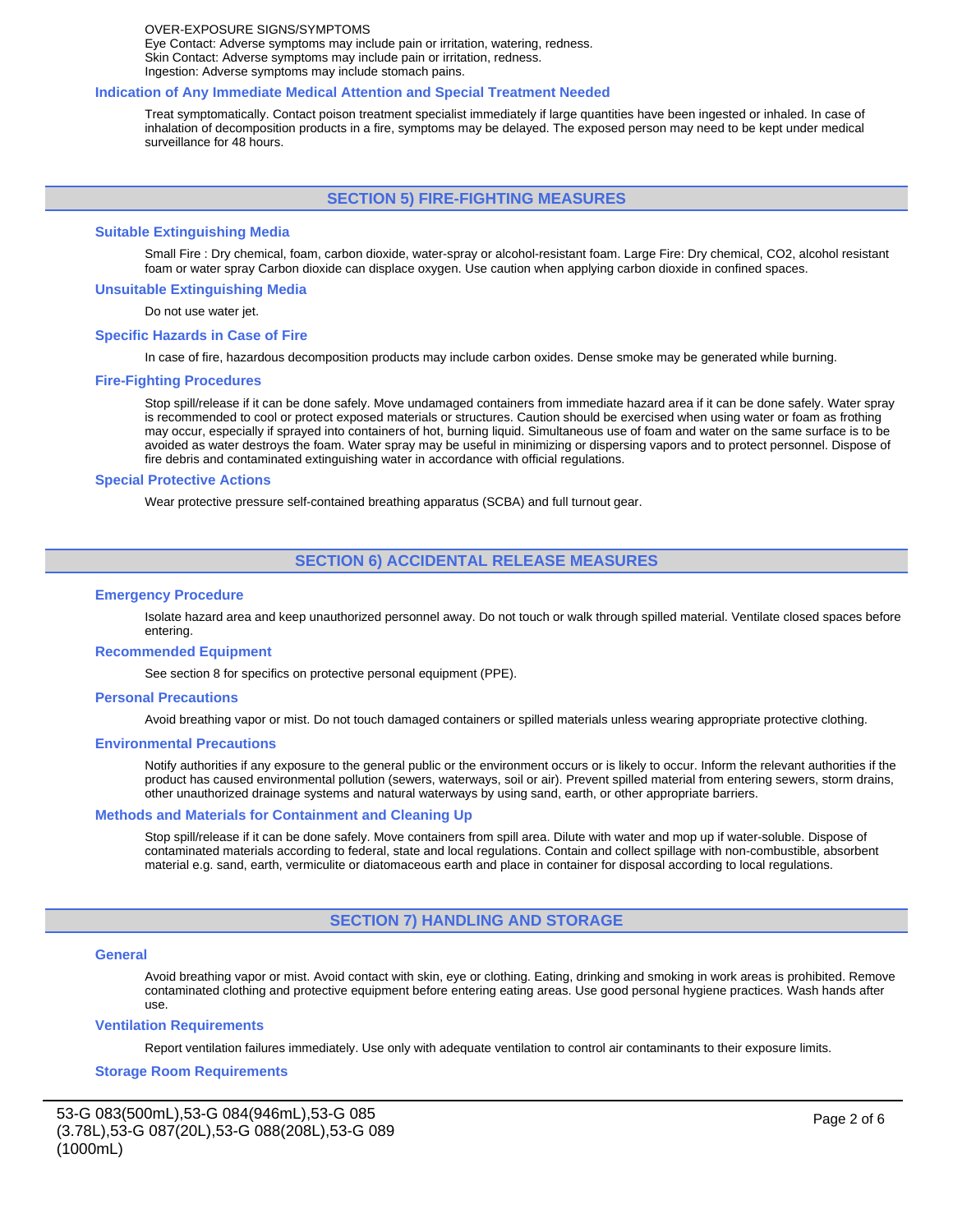If during normal use the material presents a respiratory hazard, use only with adequate ventilation or wear appropriate respirator. Store in cool, dry, well-ventilated areas away from heat, direct sunlight and strong oxidizers. Keep container(s) tightly closed and properly labeled. Containers that have been opened must be carefully resealed to prevent leakage.

# **SECTION 8) EXPOSURE CONTROLS/PERSONAL PROTECTION**

## **Eye Protection**

Wear eye protection with side shields or goggles.

#### **Skin Protection**

Use of gloves approved to relevant standards made from the following materials may provide suitable chemical protection: PVC, neoprene or nitrile rubber gloves. Suitability and durability of a glove is dependent on usage, e.g. frequency and duration of contact, chemical resistance of glove material, glove thickness, dexterity. Always seek advice from glove suppliers. Contaminated gloves should be replaced. Use of an apron and over- boots of chemically impervious materials such as neoprene or nitrile rubber.

### **Respiratory Protection**

If engineering controls do not maintain airborne concentrations to a level which is adequate to protect worker, a respiratory protection program that meets or is equivalent to OSHA 29 CFR 1910.134 should be followed. Check with respiratory protective equipment suppliers.

### **Appropriate Engineering Controls**

Provide exhaust ventilation or other engineering controls to keep the airborne concentrations of vapors below their respective threshold limit value.

| <b>Chemical</b><br><b>Name</b> |  | ACGIH TWA ACGIH TWA ACGIH STEL ACGIH STEL ACGIH<br>$(mg/m3)$ (ppm) $(mg/m3)$ (ppm) Carcinogen TLV Basis Notations (mg/m3) | <b>ACGIH</b> | ACGIH OSHA TWA |
|--------------------------------|--|---------------------------------------------------------------------------------------------------------------------------|--------------|----------------|
|                                |  |                                                                                                                           |              |                |

| <b>Chemical</b><br><b>Name</b> |  | OSHATWA OSHA STEL OSHA STEL I |  |  | OSHA   OSHA Tables   OSHA Skin   CAN_ONtmg   CAN_ONtppm<br>(ppm)   (mg/m3)   (ppm)   Carcinogen   (Z1, Z2, Z3)   designation |  |  |  |
|--------------------------------|--|-------------------------------|--|--|------------------------------------------------------------------------------------------------------------------------------|--|--|--|
|--------------------------------|--|-------------------------------|--|--|------------------------------------------------------------------------------------------------------------------------------|--|--|--|

| <b>Chemical</b> | CAN_ONsmg CAN_ONsppm NIOSH STEL NIOSH TWA NIOSH TWA NIOSH STEL |  |                   |  |  | <b>NIOSH</b>                 |
|-----------------|----------------------------------------------------------------|--|-------------------|--|--|------------------------------|
| <b>Name</b>     |                                                                |  | $(ppm)$ $(mq/m3)$ |  |  | (ppm)   (mg/m3)   Carcinogen |

A3 - Confirmed Animal Carcinogen with Unknown Relevance to Humans, irr - Irritation, URT - Upper respiratory tract

The information in this Section does not list non-hazardous components that might have relevant NIOSH TWA (mg/m3), NIOSH TWA (ppm), OSHA TWA (ppm),<br>OSHA Tables (Z1, Z2, Z3) , ACGIH STEL (ppm), ACGIH Carcinogen, ACGIH TLV B values, if they are present at less than 30%. Please contact manufacturer for more information.

# **SECTION 9) PHYSICAL AND CHEMICAL PROPERTIES**

# **Physical and Chemical Properties**

| Density                      | 1.00200 g/ml          |
|------------------------------|-----------------------|
| <b>Specific Gravity</b>      | N/A                   |
| % VOC                        | 0.00000%              |
| Density VOC                  | 0.00000 lb/gal        |
| Appearance                   | Liquid                |
| Odor Threshold               | N/A                   |
| Odour                        | N/A                   |
| pH                           | $11.5 - 12$           |
| <b>Water Solubility</b>      | N/A                   |
| Flammability                 | N/A                   |
| Flash Point Symbol           | N/A                   |
| <b>Flash Point</b>           | > 93.3°C (> 199.9 °F) |
| Viscosity                    | N/A                   |
| Lower Explosion Level        | N/A                   |
| <b>Upper Explosion Level</b> | N/A                   |
| Vapor Density                | N/A                   |
|                              |                       |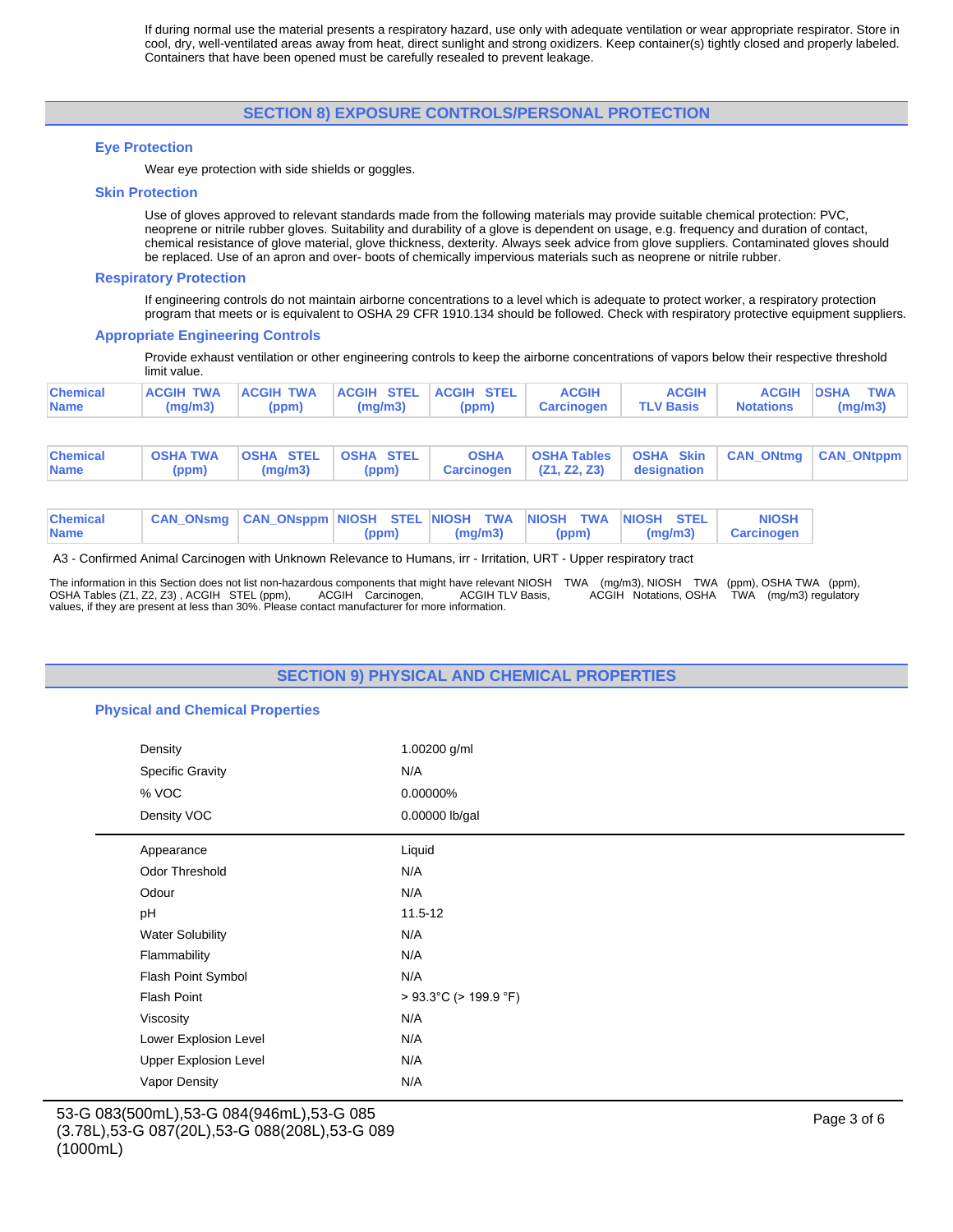| <b>Freezing Point</b>                         | N/A                                   |
|-----------------------------------------------|---------------------------------------|
| <b>Melting Point</b>                          | N/A                                   |
| Initial Boiling Point and Boiling Point Range | 98 °C                                 |
| Auto Ignition Temp                            | N/A                                   |
| <b>Evaporation Rate</b>                       | N/A                                   |
| Coefficient Water/Oil                         | N/A                                   |
| Vapor Pressure (Calculated @ 20 C/68 F)       | 17.5301 mmHg (Calculated @ 20 C/68 F) |
| Decomposition Pt                              | °F                                    |

# **SECTION 10) STABILITY AND REACTIVITY**

## **Stability**

Stable under normal storage and handling conditions.

## **Conditions To Avoid**

Avoid heat, sparks, flame, high temperature and contact with incompatible materials.

#### **Hazardous Reactions/Polymerization**

No data available.

# **Incompatible Materials**

Strong bases, acids, and oxidizing agents.

## **Hazardous Decomposition Products**

Oxides of carbon.

# **SECTION 11) TOXICOLOGICAL INFORMATION**

#### **Acute Toxicity**

Based on available data, the classification criteria are not met.

The Acute Toxicity Estimate (ATE) for an oral exposure to this mixture is >5000 mg/kg body weight

The Acute Toxicity Estimate (ATE) for a dermal exposure to this mixture is >5000 mg/kg body weight

The Acute Toxicity Estimate (ATE) for an inhalation (vapour) exposure to this mixture is >20 mg/l

## **Aspiration Hazard**

Based on available data, the classification criteria are not met.

# **Carcinogenicity**

Based on available data, the classification criteria are not met.

#### **Germ Cell Mutagenicity**

Based on available data, the classification criteria are not met.

## **Reproductive Toxicity**

Based on available data, the classification criteria are not met.

## **Respiratory/Skin Sensitization**

Based on available data, the classification criteria are not met.

## **Serious Eye Damage/Irritation**

OVER-EXPOSURE SIGNS/SYMPTOMS: Adverse symptoms may include pain or irritation, watering, redness.

Based on available data, the classification criteria are not met.

#### **Skin Corrosion/Irritation**

OVER-EXPOSURE SIGNS/SYMPTOMS: Adverse symptoms may include pain or irritation, redness.

Based on available data, the classification criteria are not met.

### **Specific Target Organ Toxicity - Repeated Exposure**

Based on available data, the classification criteria are not met.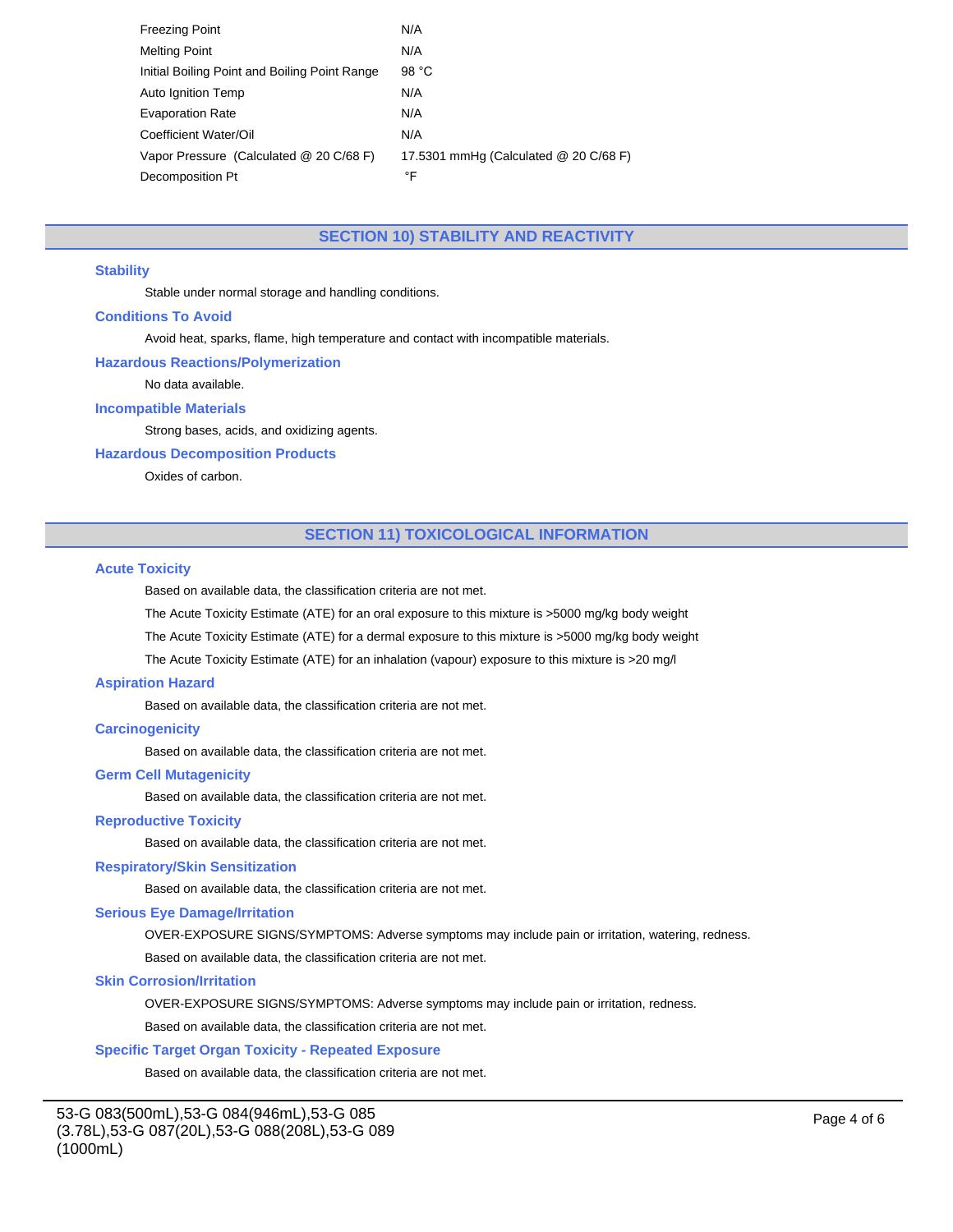# **Specific Target Organ Toxicity - Single Exposure**

Based on available data, the classification criteria are not met.

# **Likely Routes of Exposure**

Inhalation, Ingestion, Skin contact, Eye contact

# **SECTION 12) ECOLOGICAL INFORMATION**

## **Toxicity**

Based on available data, the classification criteria are not met.

## **Mobility in Soil**

No data available.

# **Bioaccumulative Potential**

No data available.

## **Persistence and Degradability**

No data available.

# **Other Adverse Effects**

No data available.

# **SECTION 13) DISPOSAL CONSIDERATIONS**

## **Waste Disposal**

Dispose of surplus and non-recyclable products via a licensed waste disposal contractor. Waste should not be disposed of untreated to the sewer unless fully compliant with the requirements of all authorities with jurisdiction. Waste packaging should be recycled. Incineration or landfill should only be considered when recycling is not feasible. It is the responsibility of the user of the product to determine at the time of disposal whether the product meets local criteria for hazardous waste. Waste management should be in full compliance with national, state and local laws.

# **SECTION 14) Transport Information**

|                                            | <b>IATA Information</b> | <b>IMDG Information</b> | <b>U.S. DOT</b><br><b>Information</b> | <b>Canada TDG</b><br><b>Information</b> |
|--------------------------------------------|-------------------------|-------------------------|---------------------------------------|-----------------------------------------|
| <b>UN number:</b>                          | Not Regulated           | Not Regulated           | Not Regulated                         | Not Regulated                           |
| <b>Proper shipping</b><br>name:            | N/A                     | N/A                     | N/A                                   | N/A                                     |
| <b>Hazard class:</b>                       |                         |                         |                                       | Not Applicable                          |
| <b>Hazard class:</b>                       | Not Applicable          | Not Applicable          | Not Applicable                        |                                         |
| <b>Packaging group:</b>                    | Not Applicable          | Not Applicable          | Not Applicable                        | Not Applicable                          |
| <b>Hazardous</b><br>substance (RQ):        |                         |                         | No Data Available                     |                                         |
| <b>Marine Pollutant:</b>                   | <b>NA</b>               | No Data Available       | No Data Available                     | No Data Available                       |
| <b>Note / Special</b><br><b>Provision:</b> | No Data Available       | No Data Available       | No Data Available                     | No Data Available                       |
| <b>Toxic-Inhalation</b><br>Hazard:         | <b>NA</b>               | <b>NA</b>               | No Data Available                     | No Data Available                       |

# **SECTION 15) REGULATORY INFORMATION**

Error: Subreport could not be shown.